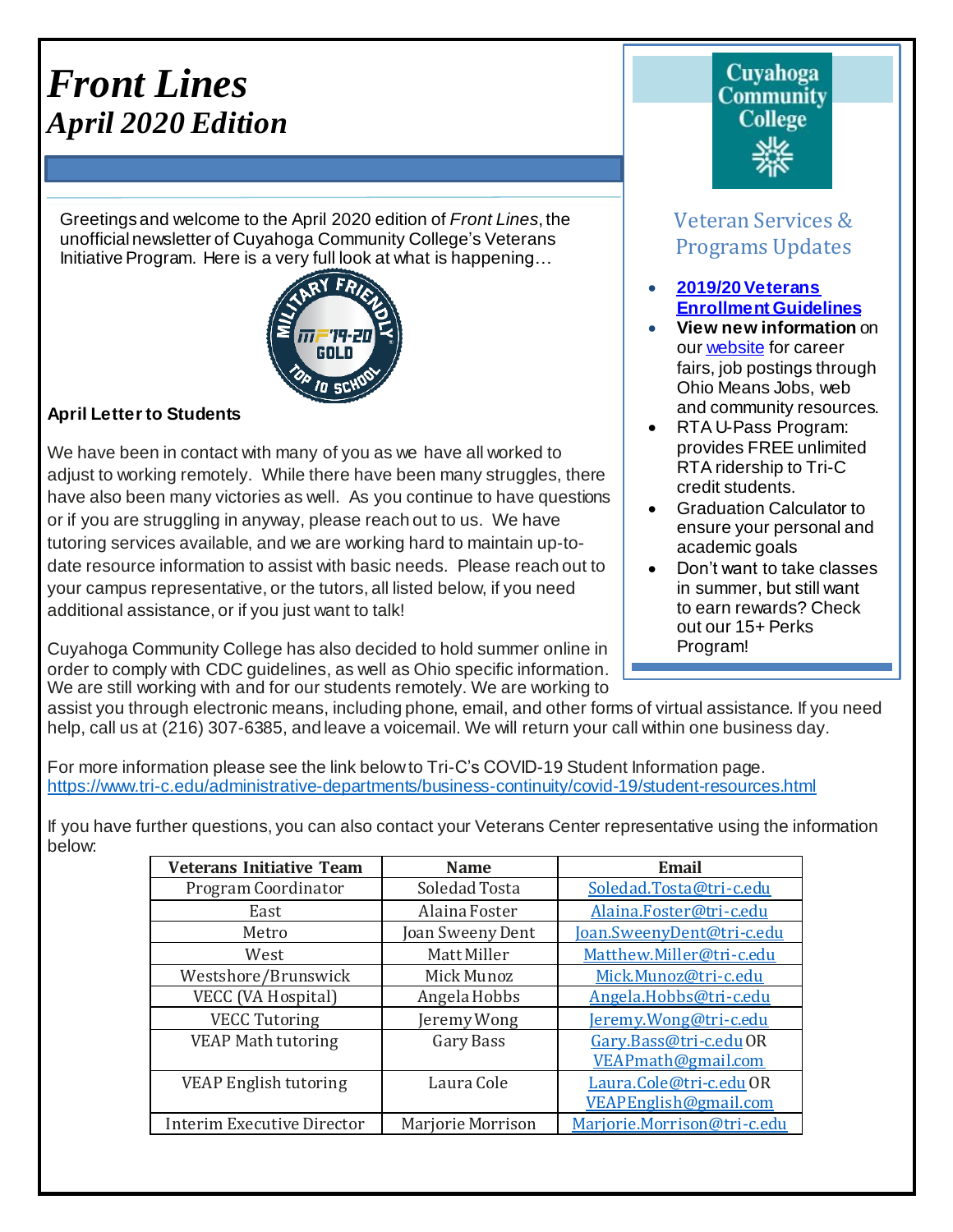## **Important Financial Information**

The CARES Act has provisions for additional aid for students. It is limited in scope, but we encourage students to be aware of this resource. The first step in determining eligibility is to fill out the FAFSA. Students who would qualify for Pell assistance may be able to access additional funding through the CARES Act.

NOTE: The financial aid department at Tri-C will be hosting a series of online seminars, including one with a focus on the CARES Act Worthwhile viewing! For more information go to Student [Financial](https://click.icptrack.com/icp/relay.php?r=14424044&msgid=938252&act=V41T&c=192417&destination=https%3A%2F%2Fwww.tri-c.edu%2Fpaying-for-college%2Ffinancial-aid-and-scholarships%2Findex.html%3Futm_source%3DiContact%26utm_medium%3Demail%26utm_campaign%3Doffice-of-access-completion%26utm_content%3DUpdate%2BCoronavirus%2Bre%253A%2BServices_0311820) Aid and [Scholarships](https://click.icptrack.com/icp/relay.php?r=14424044&msgid=938252&act=V41T&c=192417&destination=https%3A%2F%2Fwww.tri-c.edu%2Fpaying-for-college%2Ffinancial-aid-and-scholarships%2Findex.html%3Futm_source%3DiContact%26utm_medium%3Demail%26utm_campaign%3Doffice-of-access-completion%26utm_content%3DUpdate%2BCoronavirus%2Bre%253A%2BServices_0311820).

#### **Summer and Fall Registration.**

As we all adjust to new ways of doing things, we want to encourage you to continue with the mission! It is important to keep the momentum going. If you are currently enrolled in classes, please remember that we have tutors designated to assist veterans. So, if you are challenged by the transition, please let us know so that we can work together to find workable solutions. Note that while summer classes are online, we are working to have on-ground options this fall, with safety precautions in place.

Registration is now open for both summer and fall. You can register online, and access certification forms via <https://www.tri-c.edu/veterans/>. Remember that the VA will only pay for classes that are part of your program sequence. If you have questions, you can reach out to your Veteran Center Campus rep or you can call 216- 307-6385 and leave a voice message.

## **Housing Allowances**

When residential courses are moved to online offerings by the college, your housing allowances are unaffected. However, some courses may have been originally offered online. As you register for summer classes, you will only see online offerings. Please check with your campus rep if you are concerned about inadvertently choosing no "residential" classes.

## **Student Editor Contributions**

We are excited to add a student editor to our Frontline newsletter, providing a spotlight on pieces important to you as veterans and as students. Victor Lewis is our current student editor. Here are some articles that he found for you.

Disabled American Veterans offering \$250 grants to veterans left unemployed by coronavirus pandemic Sign up at [DAV.org/COVIDrelief](http://dav.org/COVIDrelief).

Food for thought – articles covering a variety of topics were worthy of mention…

Did you know?? It's been reported that Marines, coalition forces pull out of Iraq's Taqaddam Air Base.

Sad but true: Amid coronavirus pandemic, black mistrust of medicine looms.

Too close to home: Since many service members are married to or have other family in the medical field, concerns grow for those in Front-line medical staff.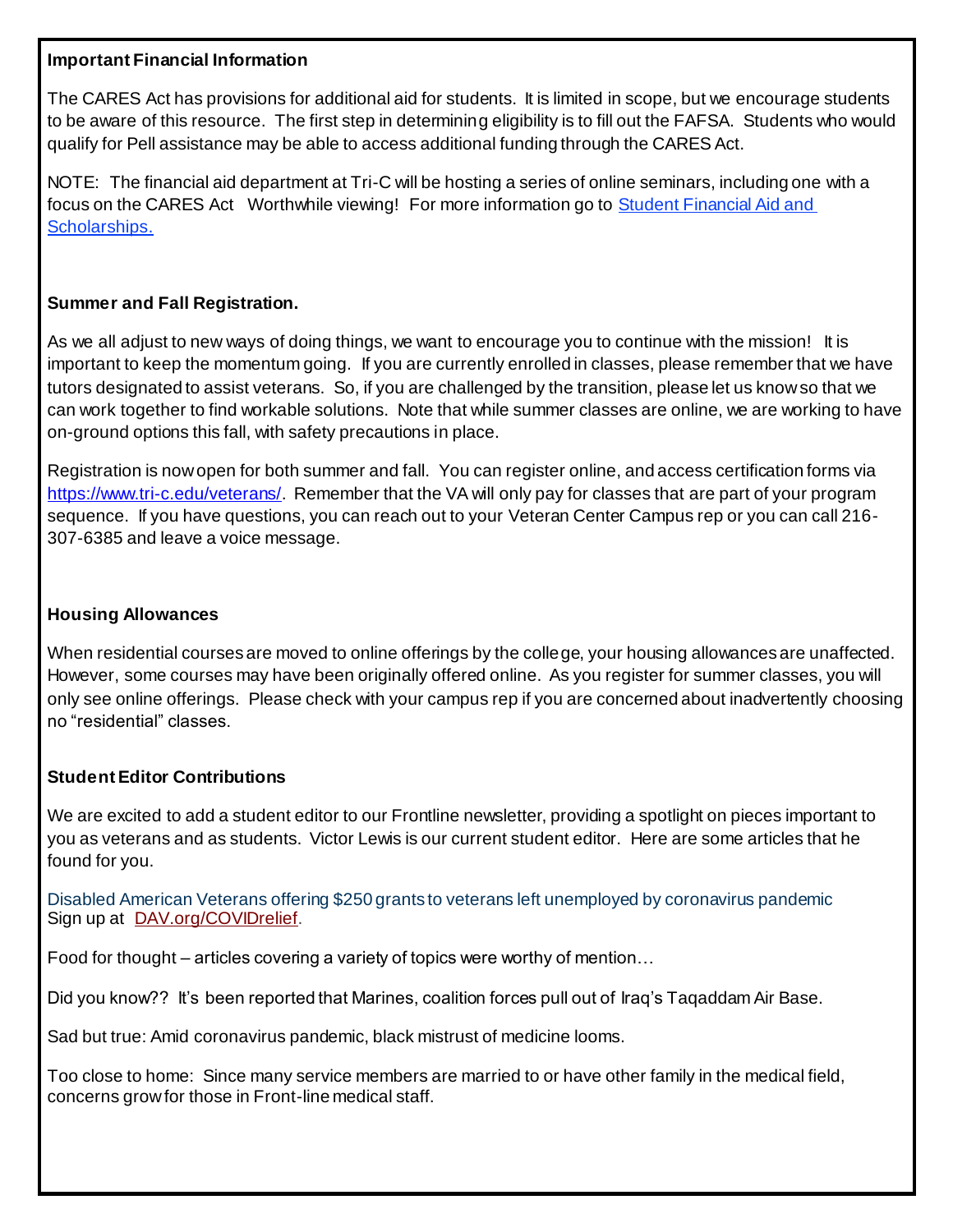## **Mental Health and Substance Abuse Stress Calls up almost 900%**

The COVID 19 pandemic is obviously stressful on everyone. Maintaining our mental health is important. This article provides some great perspective to contemplate. [https://www.stripes.com/coronavirus-forebodes-a](https://www.stripes.com/coronavirus-forebodes-a-mental-health-crisis-across-america-1.625762)[mental-health-crisis-across-america-1.625762](https://www.stripes.com/coronavirus-forebodes-a-mental-health-crisis-across-america-1.625762)

## **Deployment**

If you receive orders to deploy, please contact your campus center representative for further direction.

## **Tri-C Operations under COVID 19 Restrictions**

Tri-C continues to operate under COVID 19 Restrictions. However, the college is making plans to begin reopening certain areas of the college to better support students. Watch the Tri-C webpage for updates. Until the reopening begins, all on-site student services and classes are suspended, and access to Tri-C buildings will be limited to staff involved in critical areas of operation, such as Public Safety and Plant Operations.

## **Work-Study Students**

Watch for summer internship opportunities. At this point, with on-campus operations suspended, it may be that the internship is NOT operational this summer. However, it is being worked on and could open up, so be aware in the event that internships are possible.

## **Federal Student Loan Payment Info, Interest on Student Loans Waived During National Emergency**

Secretary DeVos announced that the office of Federal Student Aid is working to provide student loan relief to tens of millions of borrowers during the COVID-19 national emergency.

All borrowers with federally held student loans will automatically have their interest rates set to 0% for a period of at least 60 days. In addition, each of these borrowers will have the option to suspend their payments for at least two months to allow them greater flexibility during the national emergency. This will allow borrowers to temporarily stop their payments without worrying about accruing interest. Please note that you must request suspension of payments. It is not an automatic suspension.

## **Assistance from the Cuyahoga County Veterans Service Commission**

The Veterans Service Commission (VSC) is going to be reopening to the public on Tuesday, May 5, 2020 at their main office at 1849 Prospect Ave. The VSC will accepting applications for Financial Assistance and VA claims. Once the VSC reopens they will no longer be providing food assistance over the phone. Up until May 5th, veterans may contact their office at (216) 698-2600 if they are suffering a financial hardship and in need of assistance.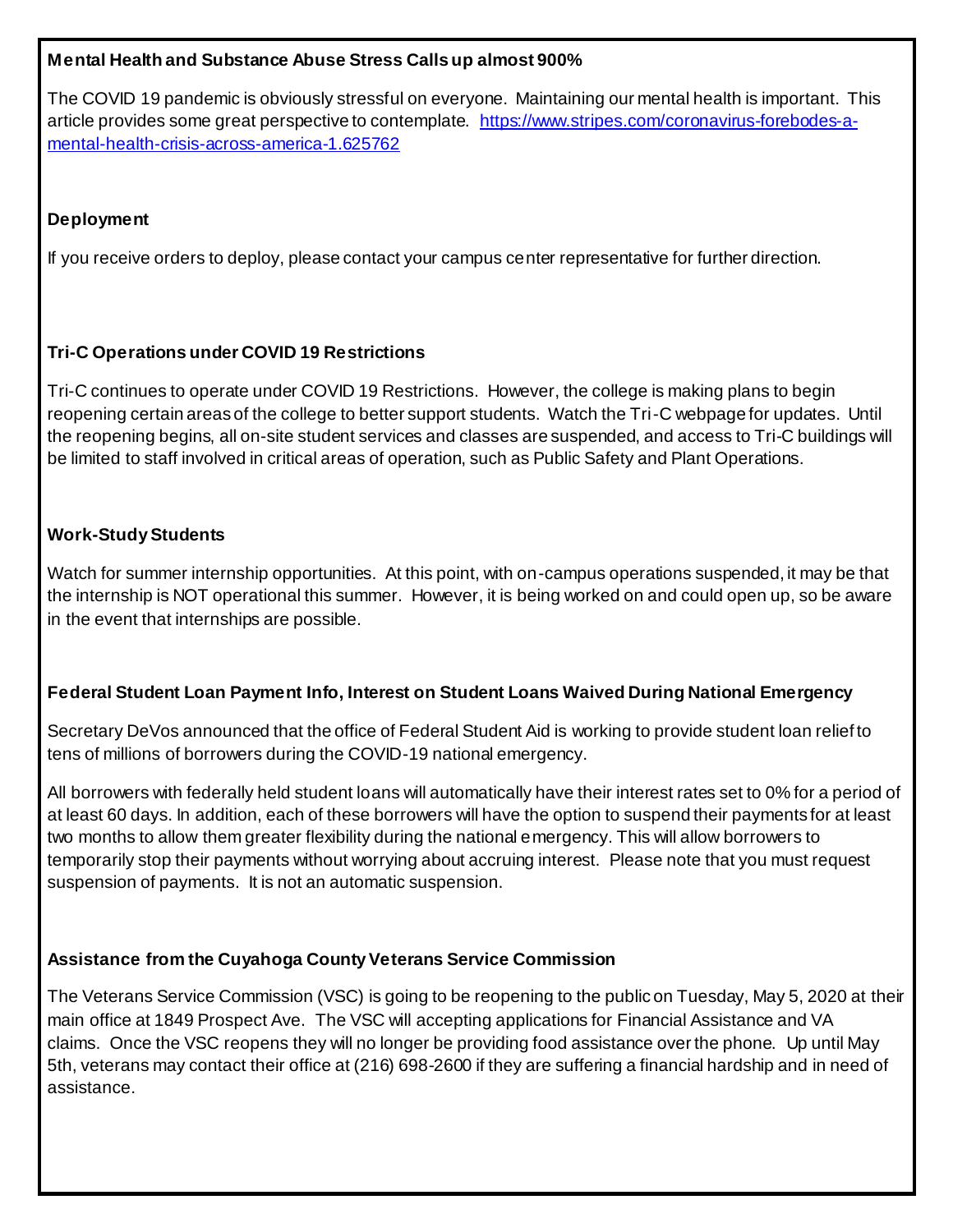#### **Time running out for transfer of benefits**

"Long-serving troops and reservists have a little less than two months remaining to transfer their Post 9 -/11 GI Bill benefits to their spouse or children before a new restriction kicks in on July 12.

While soldiers still must serve for six years before being allowed to request a GI Bill transfer, they will no longer have the opportunity to do so after they have served longer than 16 years.

This new rule will affect senior active-duty personnel and those who for whatever reason are unable to transfer any portion of their benefits to one or more dependents before that July 12 deadline."

Fro[m https://rebootcamp.militarytimes.com/news/transition/2019/05/23/new-gi-bill-transfer-rule-will-impact-older](https://rebootcamp.militarytimes.com/news/transition/2019/05/23/new-gi-bill-transfer-rule-will-impact-older-service-members/?utm_source=Sailthru&utm_medium=email&utm_campaign=Rebootcamp%2003.20.20&utm_term=Editorial%20-%20Military%20-%20Rebootcamp)[service-](https://rebootcamp.militarytimes.com/news/transition/2019/05/23/new-gi-bill-transfer-rule-will-impact-older-service-members/?utm_source=Sailthru&utm_medium=email&utm_campaign=Rebootcamp%2003.20.20&utm_term=Editorial%20-%20Military%20-%20Rebootcamp)

[members/?utm\\_source=Sailthru&utm\\_medium=email&utm\\_campaign=Rebootcamp%2003.20.20&utm\\_term=Edi](https://rebootcamp.militarytimes.com/news/transition/2019/05/23/new-gi-bill-transfer-rule-will-impact-older-service-members/?utm_source=Sailthru&utm_medium=email&utm_campaign=Rebootcamp%2003.20.20&utm_term=Editorial%20-%20Military%20-%20Rebootcamp) [torial%20-%20Military%20-%20Rebootcamp](https://rebootcamp.militarytimes.com/news/transition/2019/05/23/new-gi-bill-transfer-rule-will-impact-older-service-members/?utm_source=Sailthru&utm_medium=email&utm_campaign=Rebootcamp%2003.20.20&utm_term=Editorial%20-%20Military%20-%20Rebootcamp).

## **Stimulus Information**

The Treasury Department and VA officials announced that veterans only receiving VBA benefits and have not filed in 2018 or 2019 will not have to file any additional paperwork in order to receive the stimulus rebate. They'll receive the payment in the same method they receive their VBA benefit.

However, if any of these non-filer veterans have dependents, they will have to go **online here** to update that information to receive the \$500 per dependent

## **Debt Management help from the VA**

During the COVID-19 emergency, the VA Debt Management Center (DMC) is offering temporary financial relief if you are unable to pay your GI Bill benefit debt during this crisis.

WHAT ARE YOUR OPTIONS?

If you are financially unable to pay your existing VA debt due to the COVID-19 crisis, you can request a temporary collection suspension, hardship refund of offsets or an extended repayment plan. Call 1-800-827-0648 to receive information on these relief options and to let us know which option you prefer.

If you have already made payment arrangements for your debt, and you would like those arrangements to remain in place, you do not need to contact our office- your payment arrangement will continue.

If you have a new VA debt, we will temporarily stop debt collections. You don't have to act.

DMC will not refer delinquent debts to credit reporting agencies during the crisis.

DMC suspended all collection action on Veteran debts under the jurisdiction of the U.S. Department of Treasury during the crisis.

If you have a question about your VA Benefits or the status of a claim, please call 1-888-442-4551.

We will continue to update our website[: www.va.gov/debtman](https://lnks.gd/l/eyJhbGciOiJIUzI1NiJ9.eyJidWxsZXRpbl9saW5rX2lkIjoxMDAsInVyaSI6ImJwMjpjbGljayIsImJ1bGxldGluX2lkIjoiMjAyMDA0MTMuMjAwNjkzNjEiLCJ1cmwiOiJodHRwOi8vd3d3LnZhLmdvdi9kZWJ0bWFuIn0.CMKJT1p5mGYLKS_c7VmfHYXxABdTwrDdz6WYGbZYX3s/br/77323812574-l) with information regarding DMC's debt collection activities during the COVID-19 crisis.

## **More from the VA**

Attention Veterans and Family members who have a VBA overpayment.

If you are affected by the COVID-19 (CORONA VIRUS), have a VBA benefit debt and need temporary financial relief, please contact DMC at 1-800-827-0648 to request assistance.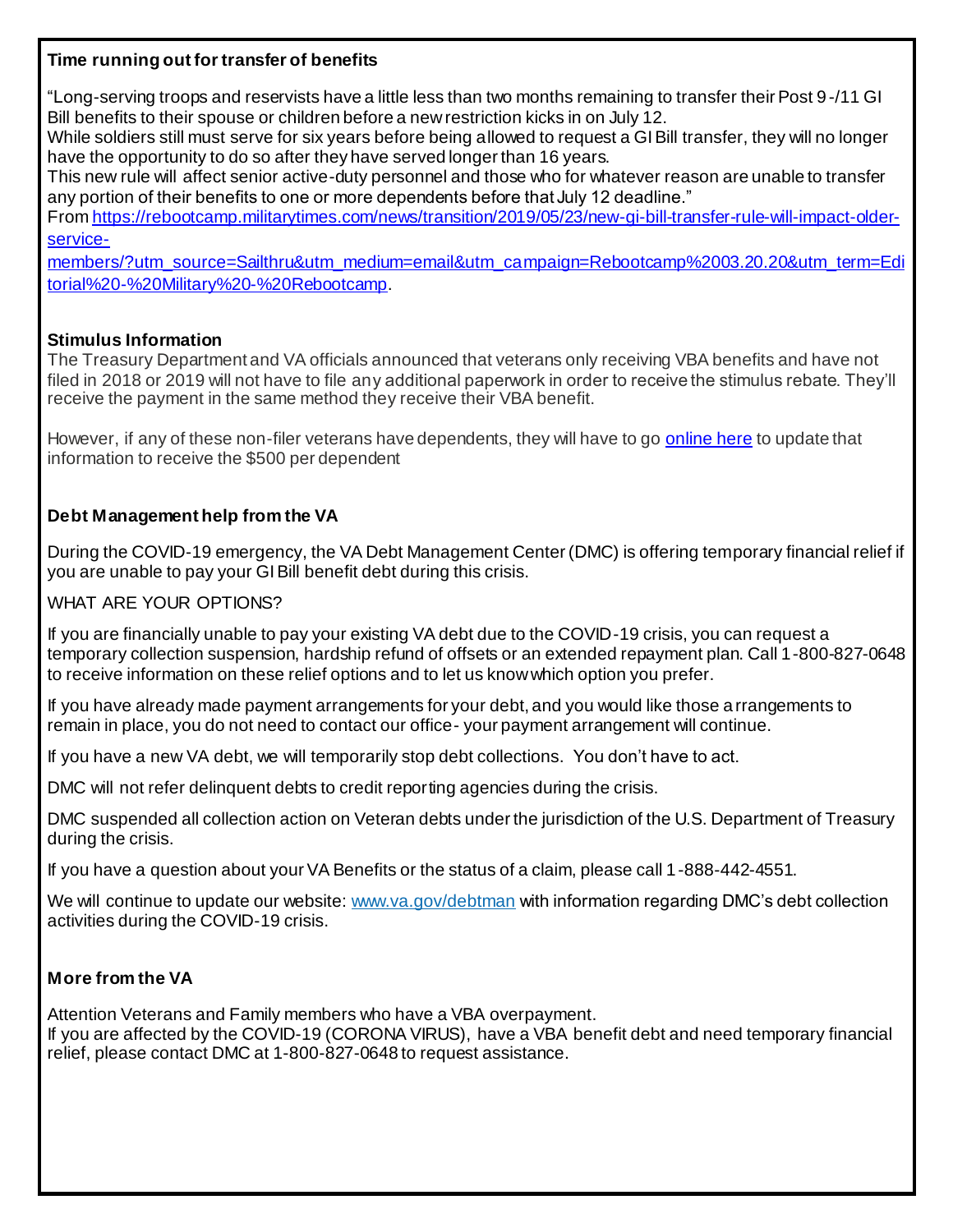## **Tai Chi**

Check this out for some physical and mental health benefits!

<https://www.blogs.va.gov/VAntage/73571/live-whole-health-self-care-episode-3-tai-chi/>

## **More physical fitness info**

<https://www.vetsandplayers.org/>

## **Complete Your Census**

We All Benefit When We Respond to the Census. Your response to the 2020 Census can help shape your future and the future of your community. Counting everyone helps communities receive funding needed for health care, education, emergency services, and more. Over the next decade, lawmakers, business owners, and many others will use 2020 Census data to make critical decisions in our communities.

## **Commissary Hours**

Be aware that commissary hours may be impacted by the current health crisis. Consider calling ahead to determine hours of operation and possible restrictions.

## **Lunches for CMSD Students**

[http://r20.rs6.net/tn.jsp?f=001nZYmNHWajyt0baZqhIPwuHFWQ0kQQMUonYQ7VFdYUxUP05U3pOxexT6q-](http://r20.rs6.net/tn.jsp?f=001nZYmNHWajyt0baZqhIPwuHFWQ0kQQMUonYQ7VFdYUxUP05U3pOxexT6q-_KEsjZ22rWnAmM3BP9wjDO7o_qXbKhhcEnbaFvJ72jEXqQMDPUE_8sCbeax-zL61vUSlB3Y7rkP-Ue2soqngMTMc_E-CdKqo2wjapOU6n02o1tzcAgOG1P8izbHugD4XpfifrKHCKESZFd7wATzwDTY4YA0zTHGOPxjZg-5vCtZuicpW5vmIm77R6dZaucQXf7GkYSVuWS25hisi2KgHoGPFZvJnQ==&c=kRcwe3iujgrTVipd8CsZzVFdaYJ2E_oKq-930ooGsCyM0XzaYVfC7w==&ch=s6g2H9EXDBxxu2SRbG8Mh_fm5JLWRiSZse9gYtG8V4JDxUTPquo7QQ==) KEsjZ22rWnAmM3BP9wjDO7o\_qXbKhhcEnbaFvJ72jEXqQMDPUE\_8sCbeax-zL61vUSIB3Y7rkP-[Ue2soqngMTMc\\_E-](http://r20.rs6.net/tn.jsp?f=001nZYmNHWajyt0baZqhIPwuHFWQ0kQQMUonYQ7VFdYUxUP05U3pOxexT6q-_KEsjZ22rWnAmM3BP9wjDO7o_qXbKhhcEnbaFvJ72jEXqQMDPUE_8sCbeax-zL61vUSlB3Y7rkP-Ue2soqngMTMc_E-CdKqo2wjapOU6n02o1tzcAgOG1P8izbHugD4XpfifrKHCKESZFd7wATzwDTY4YA0zTHGOPxjZg-5vCtZuicpW5vmIm77R6dZaucQXf7GkYSVuWS25hisi2KgHoGPFZvJnQ==&c=kRcwe3iujgrTVipd8CsZzVFdaYJ2E_oKq-930ooGsCyM0XzaYVfC7w==&ch=s6g2H9EXDBxxu2SRbG8Mh_fm5JLWRiSZse9gYtG8V4JDxUTPquo7QQ==)

[CdKqo2wjapOU6n02o1tzcAgOG1P8izbHugD4XpfifrKHCKESZFd7wATzwDTY4YA0zTHGOPxjZg-](http://r20.rs6.net/tn.jsp?f=001nZYmNHWajyt0baZqhIPwuHFWQ0kQQMUonYQ7VFdYUxUP05U3pOxexT6q-_KEsjZ22rWnAmM3BP9wjDO7o_qXbKhhcEnbaFvJ72jEXqQMDPUE_8sCbeax-zL61vUSlB3Y7rkP-Ue2soqngMTMc_E-CdKqo2wjapOU6n02o1tzcAgOG1P8izbHugD4XpfifrKHCKESZFd7wATzwDTY4YA0zTHGOPxjZg-5vCtZuicpW5vmIm77R6dZaucQXf7GkYSVuWS25hisi2KgHoGPFZvJnQ==&c=kRcwe3iujgrTVipd8CsZzVFdaYJ2E_oKq-930ooGsCyM0XzaYVfC7w==&ch=s6g2H9EXDBxxu2SRbG8Mh_fm5JLWRiSZse9gYtG8V4JDxUTPquo7QQ==)

[5vCtZuicpW5vmIm77R6dZaucQXf7GkYSVuWS25hisi2KgHoGPFZvJnQ==&c=kRcwe3iujgrTVipd8CsZzVFdaYJ2](http://r20.rs6.net/tn.jsp?f=001nZYmNHWajyt0baZqhIPwuHFWQ0kQQMUonYQ7VFdYUxUP05U3pOxexT6q-_KEsjZ22rWnAmM3BP9wjDO7o_qXbKhhcEnbaFvJ72jEXqQMDPUE_8sCbeax-zL61vUSlB3Y7rkP-Ue2soqngMTMc_E-CdKqo2wjapOU6n02o1tzcAgOG1P8izbHugD4XpfifrKHCKESZFd7wATzwDTY4YA0zTHGOPxjZg-5vCtZuicpW5vmIm77R6dZaucQXf7GkYSVuWS25hisi2KgHoGPFZvJnQ==&c=kRcwe3iujgrTVipd8CsZzVFdaYJ2E_oKq-930ooGsCyM0XzaYVfC7w==&ch=s6g2H9EXDBxxu2SRbG8Mh_fm5JLWRiSZse9gYtG8V4JDxUTPquo7QQ==) [E\\_oKq-](http://r20.rs6.net/tn.jsp?f=001nZYmNHWajyt0baZqhIPwuHFWQ0kQQMUonYQ7VFdYUxUP05U3pOxexT6q-_KEsjZ22rWnAmM3BP9wjDO7o_qXbKhhcEnbaFvJ72jEXqQMDPUE_8sCbeax-zL61vUSlB3Y7rkP-Ue2soqngMTMc_E-CdKqo2wjapOU6n02o1tzcAgOG1P8izbHugD4XpfifrKHCKESZFd7wATzwDTY4YA0zTHGOPxjZg-5vCtZuicpW5vmIm77R6dZaucQXf7GkYSVuWS25hisi2KgHoGPFZvJnQ==&c=kRcwe3iujgrTVipd8CsZzVFdaYJ2E_oKq-930ooGsCyM0XzaYVfC7w==&ch=s6g2H9EXDBxxu2SRbG8Mh_fm5JLWRiSZse9gYtG8V4JDxUTPquo7QQ==)

[930ooGsCyM0XzaYVfC7w==&ch=s6g2H9EXDBxxu2SRbG8Mh\\_fm5JLWRiSZse9gYtG8V4JDxUTPquo7QQ==](http://r20.rs6.net/tn.jsp?f=001nZYmNHWajyt0baZqhIPwuHFWQ0kQQMUonYQ7VFdYUxUP05U3pOxexT6q-_KEsjZ22rWnAmM3BP9wjDO7o_qXbKhhcEnbaFvJ72jEXqQMDPUE_8sCbeax-zL61vUSlB3Y7rkP-Ue2soqngMTMc_E-CdKqo2wjapOU6n02o1tzcAgOG1P8izbHugD4XpfifrKHCKESZFd7wATzwDTY4YA0zTHGOPxjZg-5vCtZuicpW5vmIm77R6dZaucQXf7GkYSVuWS25hisi2KgHoGPFZvJnQ==&c=kRcwe3iujgrTVipd8CsZzVFdaYJ2E_oKq-930ooGsCyM0XzaYVfC7w==&ch=s6g2H9EXDBxxu2SRbG8Mh_fm5JLWRiSZse9gYtG8V4JDxUTPquo7QQ==)

## **Call Before Going to the VA**

Veterans: Call before visiting your VA facility. Got a fever, cold, cough or flu-like symptoms? Are you worried that you have a viral illness? The last thing you want to do is get out of the house to see the doctor, exposing yourself (and others) to more potential bugs and viruses. VA can make it easier and safer to get back to health with virtual care through My HealtheVet and the VA Video Connect app on your smartphone, tablet or computer.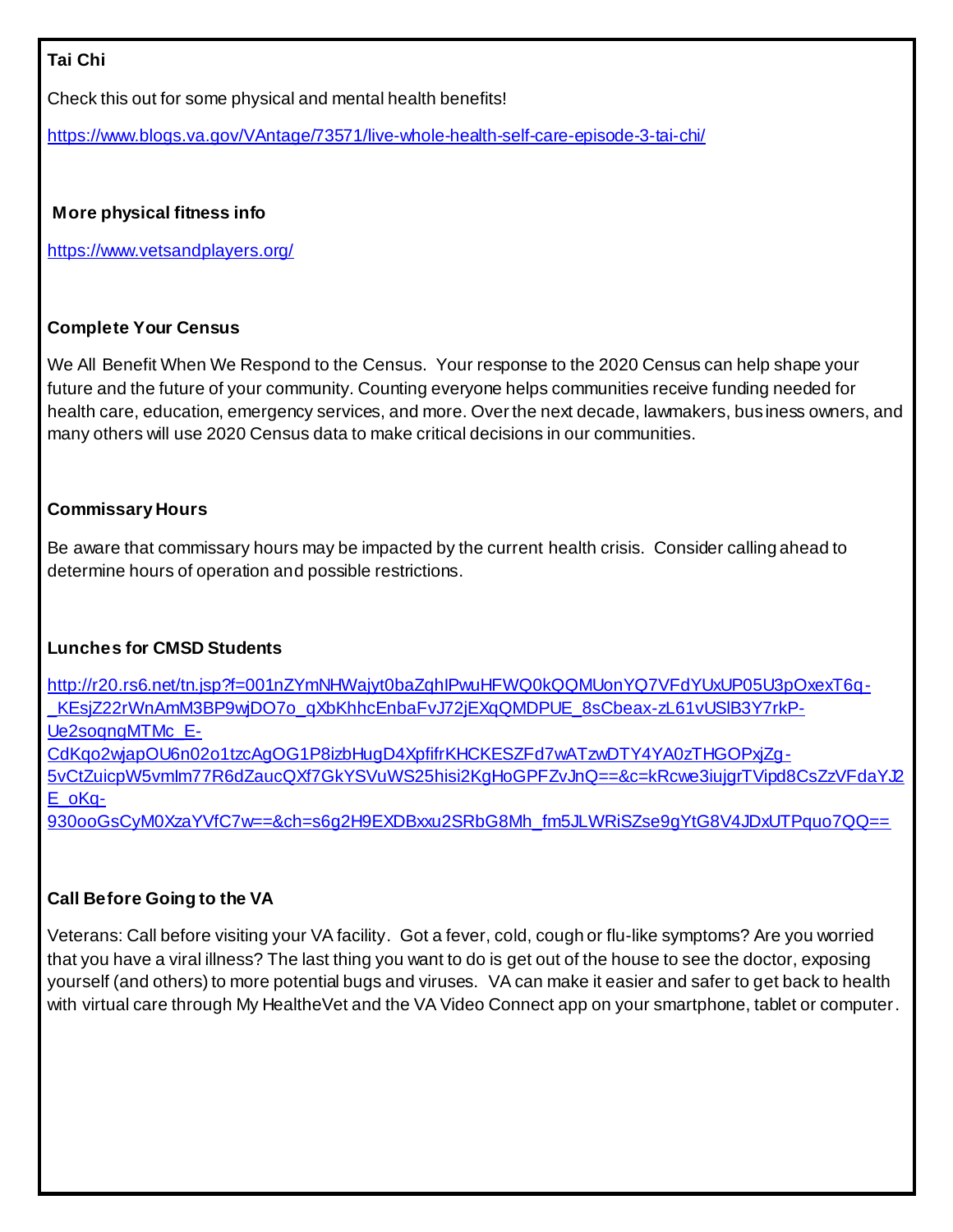#### **Online Resources**

## *ONLINE ENROLLMENT SERVICES*

#### **Academic Counseling:**

- [Counseling](https://click.icptrack.com/icp/relay.php?r=14424044&msgid=938252&act=V41T&c=192417&destination=https%3A%2F%2Fwww.tri-c.edu%2Fcounseling-center%2Findex.html%3Futm_source%3DiContact%26utm_medium%3Demail%26utm_campaign%3Doffice-of-access-completion%26utm_content%3DUpdate%2BCoronavirus%2Bre%253A%2BServices_0311820) Center Hours and Information
- [e-Advising](https://click.icptrack.com/icp/relay.php?r=14424044&msgid=938252&act=V41T&c=192417&destination=https%3A%2F%2Fwww.tri-c.edu%2Fcounseling-center%2Fe-advising-request-information.html%3Futm_source%3DiContact%26utm_medium%3Demail%26utm_campaign%3Doffice-of-access-completion%26utm_content%3DUpdate%2BCoronavirus%2Bre%253A%2BServices_0311820)
- Schedule an [Appointment](https://click.icptrack.com/icp/relay.php?r=14424044&msgid=938252&act=V41T&c=192417&destination=https%3A%2F%2Fesars.tri-c.edu%2Fesars%2FCounseling.htm%3F_ga%3D2.98126751.1643819149.1584367999-1341745165.1541180067)

#### **Application for Admission:** [Apply](https://click.icptrack.com/icp/relay.php?r=14424044&msgid=938252&act=V41T&c=192417&destination=https%3A%2F%2Fwww.tri-c.edu%2Fapply%2F%3Futm_source%3DiContact%26utm_medium%3Demail%26utm_campaign%3Doffice-of-access-completion%26utm_content%3DUpdate%2BCoronavirus%2Bre%253A%2BServices_0311820)

**Assessment/Testing**: Testing Center Hours and [Information](https://click.icptrack.com/icp/relay.php?r=14424044&msgid=938252&act=V41T&c=192417&destination=https%3A%2F%2Fwww.tri-c.edu%2Ftesting-center%2Ftesting-information-for-students.html%3Futm_source%3DiContact%26utm_medium%3Demail%26utm_campaign%3Doffice-of-access-completion%26utm_content%3DUpdate%2BCoronavirus%2Bre%253A%2BServices_0311820)

## **College Credit Plus (CCP):**

- College Credit Plus [Information](https://click.icptrack.com/icp/relay.php?r=14424044&msgid=938252&act=V41T&c=192417&destination=https%3A%2F%2Fwww.tri-c.edu%2Fcollege-credit-plus%2F%3Futm_source%3DiContact%26utm_medium%3Demail%26utm_campaign%3Doffice-of-access-completion%26utm_content%3DUpdate%2BCoronavirus%2Bre%253A%2BServices_0311820)
- CCP Student and Parent [Checklist](https://click.icptrack.com/icp/relay.php?r=14424044&msgid=938252&act=V41T&c=192417&destination=https%3A%2F%2Fwww.tri-c.edu%2Fcollege-credit-plus%2Fstudents-and-parents.html%3Futm_source%3DiContact%26utm_medium%3Demail%26utm_campaign%3Doffice-of-access-completion%26utm_content%3DUpdate%2BCoronavirus%2Bre%253A%2BServices_0311820)

**Financial Aid:** Student Financial Aid and [Scholarships](https://click.icptrack.com/icp/relay.php?r=14424044&msgid=938252&act=V41T&c=192417&destination=https%3A%2F%2Fwww.tri-c.edu%2Fpaying-for-college%2Ffinancial-aid-and-scholarships%2Findex.html%3Futm_source%3DiContact%26utm_medium%3Demail%26utm_campaign%3Doffice-of-access-completion%26utm_content%3DUpdate%2BCoronavirus%2Bre%253A%2BServices_0311820)

**International Student Services:** [International](https://click.icptrack.com/icp/relay.php?r=14424044&msgid=938252&act=V41T&c=192417&destination=https%3A%2F%2Fwww.tri-c.edu%2Fget-started%2Finternational-students%2Findex.html%3Futm_source%3DiContact%26utm_medium%3Demail%26utm_campaign%3Doffice-of-access-completion%26utm_content%3DUpdate%2BCoronavirus%2Bre%253A%2BServices_0311820) Student Information

#### **New Student Orientation:**

- [Information](https://click.icptrack.com/icp/relay.php?r=14424044&msgid=938252&act=V41T&c=192417&destination=https%3A%2F%2Fwww.tri-c.edu%2Fcounseling-center%2Fnew-student-orientation.html%3Futm_source%3DiContact%26utm_medium%3Demail%26utm_campaign%3Doffice-of-access-completion%26utm_content%3DUpdate%2BCoronavirus%2Bre%253A%2BServices_0311820) and FAQ
- Online [Orientation](https://click.icptrack.com/icp/relay.php?r=14424044&msgid=938252&act=V41T&c=192417&destination=https%3A%2F%2Flaunch.comevo.com%2Fcuyahoga%2F)

**Registration**: [Register](https://click.icptrack.com/icp/relay.php?r=14424044&msgid=938252&act=V41T&c=192417&destination=https%3A%2F%2Fwww.tri-c.edu%2Fstudent-resources%2Fregister-for-classes.html%3Futm_source%3DiContact%26utm_medium%3Demail%26utm_campaign%3Doffice-of-access-completion%26utm_content%3DUpdate%2BCoronavirus%2Bre%253A%2BServices_0311820) for Classes

**Student Accessibility Services:** [Information](https://click.icptrack.com/icp/relay.php?r=14424044&msgid=938252&act=V41T&c=192417&destination=https%3A%2F%2Fwww.tri-c.edu%2Fstudent-accessibility-services%2Findex.html%3Futm_source%3DiContact%26utm_medium%3Demail%26utm_campaign%3Doffice-of-access-completion%26utm_content%3DUpdate%2BCoronavirus%2Bre%253A%2BServices_0311820) and Resources

**Tuition Payments:** Pay [Tuition](https://click.icptrack.com/icp/relay.php?r=14424044&msgid=938252&act=V41T&c=192417&destination=https%3A%2F%2Fwww.tri-c.edu%2Fpaying-for-college%2Findex.html%3Futm_source%3DiContact%26utm_medium%3Demail%26utm_campaign%3Doffice-of-access-completion%26utm_content%3DUpdate%2BCoronavirus%2Bre%253A%2BServices_0311820)

*ONLINE STUDENT SERVICES*

#### **Bookstore:**

- Barnes & Noble [Bookstore](https://click.icptrack.com/icp/relay.php?r=14424044&msgid=938252&act=V41T&c=192417&destination=https%3A%2F%2Fcuyahoga-west.bncollege.com%2Fshop%2Fcuyahoga-western%2Fhome)
- Find [Textbooks](https://click.icptrack.com/icp/relay.php?r=14424044&msgid=938252&act=V41T&c=192417&destination=https%3A%2F%2Fcuyahoga-west.bncollege.com%2Fshop%2Fcuyahoga-western%2Fpage%2Ffind-textbooks)
- [Textbook](https://click.icptrack.com/icp/relay.php?r=14424044&msgid=938252&act=V41T&c=192417&destination=https%3A%2F%2Fcuyahoga-west.bncollege.com%2Fshop%2Fcuyahoga-western%2Fpage%2Ftextbook-rentals) Rentals

#### **Career Services:**

- Career Services [Information](https://click.icptrack.com/icp/relay.php?r=14424044&msgid=938252&act=V41T&c=192417&destination=https%3A%2F%2Fwww.tri-c.edu%2Fcareer-services%2Findex.html%3Futm_source%3DiContact%26utm_medium%3Demail%26utm_campaign%3Doffice-of-access-completion%26utm_content%3DUpdate%2BCoronavirus%2Bre%253A%2BServices_0311820)
- Student Career [Services](https://click.icptrack.com/icp/relay.php?r=14424044&msgid=938252&act=V41T&c=192417&destination=https%3A%2F%2Fwww.tri-c.edu%2Fcareer-services%2Fstudent-career-services%2Findex.html%3Futm_source%3DiContact%26utm_medium%3Demail%26utm_campaign%3Doffice-of-access-completion%26utm_content%3DUpdate%2BCoronavirus%2Bre%253A%2BServices_0311820)
- Schedule an Online [Appointment](https://click.icptrack.com/icp/relay.php?r=14424044&msgid=938252&act=V41T&c=192417&destination=https%3A%2F%2Fesars.tri-c.edu%2Fesars%2FCareerCenter.htm%3F_ga%3D2.80440661.370317036.1584371610-1474546294.1537904651)

## **Library:**

- Library [Information](https://click.icptrack.com/icp/relay.php?r=14424044&msgid=938252&act=V41T&c=192417&destination=https%3A%2F%2Fwww.tri-c.edu%2Flearning-commons%2Flibrary%2Findex.html%3Futm_source%3DiContact%26utm_medium%3Demail%26utm_campaign%3Doffice-of-access-completion%26utm_content%3DUpdate%2BCoronavirus%2Bre%253A%2BServices_0311820)
- **Staff [Directory](https://click.icptrack.com/icp/relay.php?r=14424044&msgid=938252&act=V41T&c=192417&destination=https%3A%2F%2Fwww.tri-c.edu%2Flearning-commons%2Flibrary%2Flibrary-staff.html%3Futm_source%3DiContact%26utm_medium%3Demail%26utm_campaign%3Doffice-of-access-completion%26utm_content%3DUpdate%2BCoronavirus%2Bre%253A%2BServices_0311820)**
- Access Your 'My Library' [Account](https://click.icptrack.com/icp/relay.php?r=14424044&msgid=938252&act=V41T&c=192417&destination=https%3A%2F%2Finnopac.tri-c.edu%2Fiii%2Fcas%2Flogin%3Fservice%3Dhttps%3A%2F%2Fencore.tri-c.edu%3A443%2Fiii%2Fencore%2Fj_acegi_cas_security_check%26lang%3Deng%26_ga%3D2.206242067.1643819149.1584367999-1341745165.1541180067)

## **Psychological Counseling:**

- Personal [Counseling](https://click.icptrack.com/icp/relay.php?r=14424044&msgid=938252&act=V41T&c=192417&destination=https%3A%2F%2Fwww.tri-c.edu%2Fcounseling-center%2Fpersonal-counseling.html%3Futm_source%3DiContact%26utm_medium%3Demail%26utm_campaign%3Doffice-of-access-completion%26utm_content%3DUpdate%2BCoronavirus%2Bre%253A%2BServices_0311820)
- Help Is [Here](https://click.icptrack.com/icp/relay.php?r=14424044&msgid=938252&act=V41T&c=192417&destination=https%3A%2F%2Fwww.tri-c.edu%2Fpolicies-and-procedures%2Fsuicide-awareness-and-prevention%2Findex.html%3Futm_source%3DiContact%26utm_medium%3Demail%26utm_campaign%3Doffice-of-access-completion%26utm_content%3DUpdate%2BCoronavirus%2Bre%253A%2BServices_0311820)

**Technology Learning Centers:** Hours and [Locations](https://click.icptrack.com/icp/relay.php?r=14424044&msgid=938252&act=V41T&c=192417&destination=https%3A%2F%2Fwww.tri-c.edu%2Flearning-commons%2Ftechnology-learning-centers%2Findex.html%3Futm_source%3DiContact%26utm_medium%3Demail%26utm_campaign%3Doffice-of-access-completion%26utm_content%3DUpdate%2BCoronavirus%2Bre%253A%2BServices_0311820)